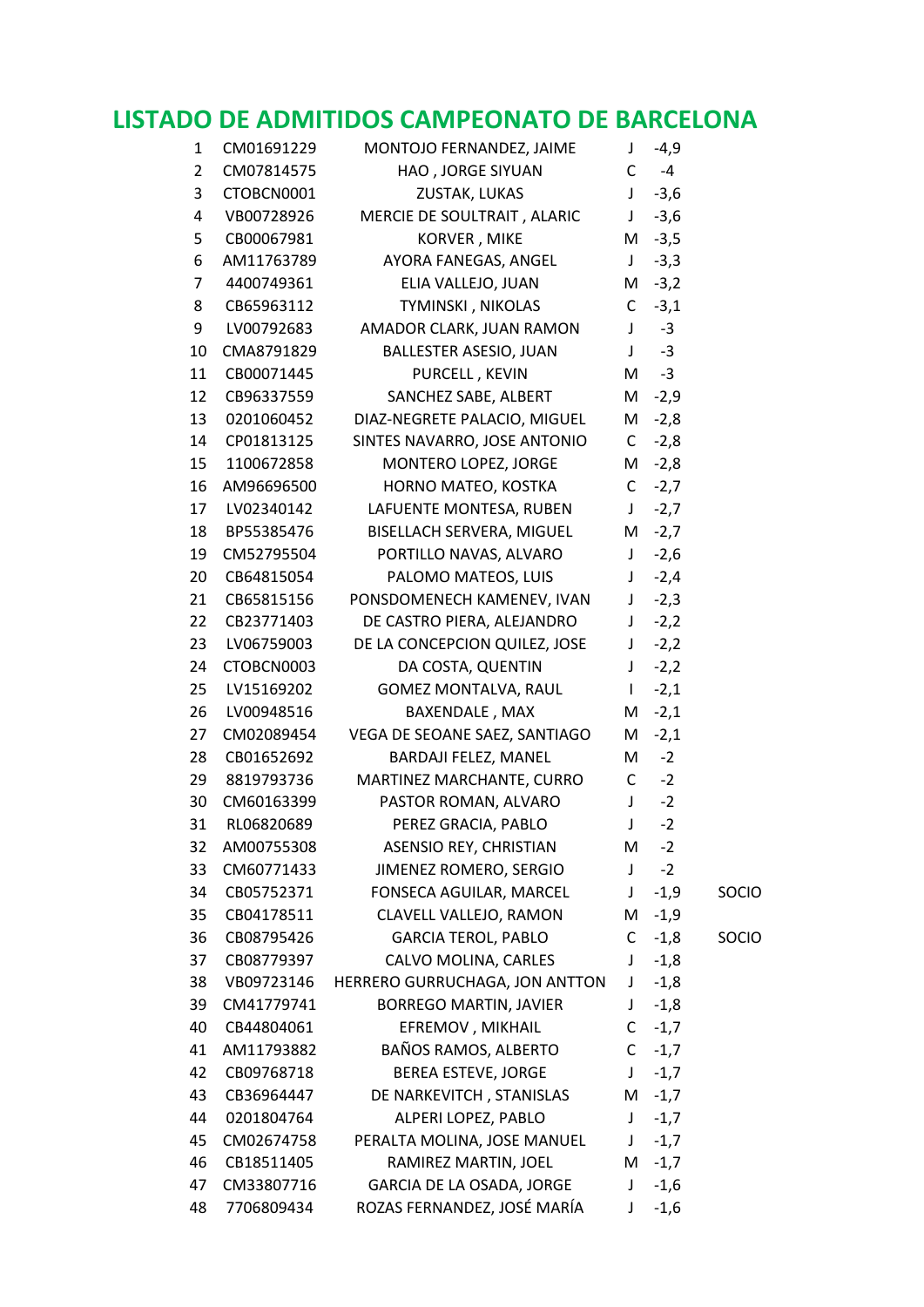| BP55449819 | TOUS NICOLAU, MIGUEL           | M            | $-1,6$ |              |
|------------|--------------------------------|--------------|--------|--------------|
| AM83815525 | GOMEZ DE LINARES, ALVARO       | C            | $-1,6$ |              |
| CM52777233 | AROCA GONZALEZ, RAMON          | J            | $-1,5$ |              |
| LV28928734 | <b>BAKKER, JONAS</b>           | J            | $-1,5$ |              |
| CB64800406 | SOLAVERA NAVARRO, DANIEL       | J            | $-1,4$ |              |
| CTOBCN0002 | <b>FOURNIER, DORIAN</b>        | Μ            | $-1,4$ |              |
| LV28077918 | OLSSON, KALLE                  | м            | $-1,4$ |              |
| 9919809624 | DAVILA CORRALIZA, DAVID        | J            | $-1,3$ |              |
| 7739438705 | GONZALEZ RODRIGUEZ, LUIS CARLO | M            | $-1,3$ |              |
| AM05694679 | DE MIÑON GARCIA, LUIS          | J            | $-1,2$ |              |
| CB01820433 | JIMENEZ DE LA CHICA, IGNACIO   | $\mathsf J$  | $-1,2$ |              |
| VB29723123 | EMAZABEL ECHEGOYEN, MIKEL      | $\mathsf J$  | $-1,1$ |              |
| CB23815155 | SHUKHART, ERIK                 | $\mathsf J$  | $-1,1$ |              |
| BP55761429 | FERRIOL RIBOT, JUAN GABRIEL    | $\mathsf J$  | $-1$   |              |
| CB64894301 | SANCHEZ MARIN, PAU             | $\mathsf J$  | $-1$   |              |
| BP55911020 | <b>BISELLACH SERVERA, MARC</b> | $\mathsf{I}$ | $-1$   |              |
| CB05790723 | ALBIÑANA TORNE, ALEX           | $\mathsf J$  | $-1$   | SOCIO        |
| LV05794220 | GAVILAN FERNANDEZ, FRANCISCO   | $\mathsf C$  | $-1$   |              |
| 9906364292 | GONZALEZ CAMARERO, MANUEL      | M            | $-0,9$ |              |
| CM00407212 | LARRAZABAL COROMINAS, ALEJANDR | Μ            | $-0,9$ | <b>SOCIO</b> |
| LV02773762 | JUESAS BENET, SANTIAGO         | C            | $-0,8$ |              |
| CM11750632 | REVUELTA GOICOECHEA, ALVARO    | J            | $-0,8$ |              |
| CM02801199 | GUTIÉRREZ RODRÍGUEZ, JAIME     | $\mathsf J$  | $-0,8$ |              |
| MM21885797 | ALBACETE CARMONA, PABLO        | $\mathsf J$  | $-0,8$ |              |
| CM00260605 | ARNAEZ AZCUE, IÑIGO            | M            | $-0,8$ |              |
| CM60770722 | FERNANDEZ GARCIA, DIEGO        | $\mathsf J$  | $-0,8$ |              |
| CM60161387 | RINCON ROMAN, JAIME            | $\mathsf J$  | $-0,7$ |              |
| 8819821152 | SORIA CASAPONSA, ANGEL         | $\mathsf J$  | $-0,7$ |              |
| CB64805904 | AZNAREZ BELMONTE, IGNACIO      | $\mathsf J$  | $-0,7$ |              |
| AMD5458453 | DE MIGUEL GUTIERREZ, GUILLERMO | $\mathsf J$  | $-0,7$ |              |
| BP13286037 | NICOLAU OLMOS, JAIME           | M            | $-0,6$ |              |
| GC51467979 | MEDRANO CANEDA, ANTONIO        | J            | $-0,6$ |              |
| CB23912289 | DANILIN, MAXIM                 | J            | $-0,6$ |              |
| CMA8801075 | JIMENO GONZALEZ, JORGE         | $\mathsf J$  | $-0,5$ |              |
| CB23781921 | PANISELLO FERRAGUT, JOAN       | $\mathsf J$  | $-0,5$ |              |
| CB09808595 | ALBACAR OBESO, GUILLERMO       | J            | $-0,3$ |              |
|            |                                |              |        |              |

## **INVITACIONES**

| -1            | POR DETERMINAR        |
|---------------|-----------------------|
| $\mathcal{L}$ | POR DETERMINAR        |
| 3             | POR DETERMINAR        |
|               | <b>POR DETERMINAR</b> |
| -5            | POR DETERMINAR        |
| 6             | POR DETERMINAR        |

## **LISTA DE ESPERA**

| 1 MM17779295 | PEREZ RUIZ, ANGEL             | $J -0.3$ |
|--------------|-------------------------------|----------|
| 2 CB28768320 | SASTRE VELASCO, ALBERT-MATIAS | $-0.3$   |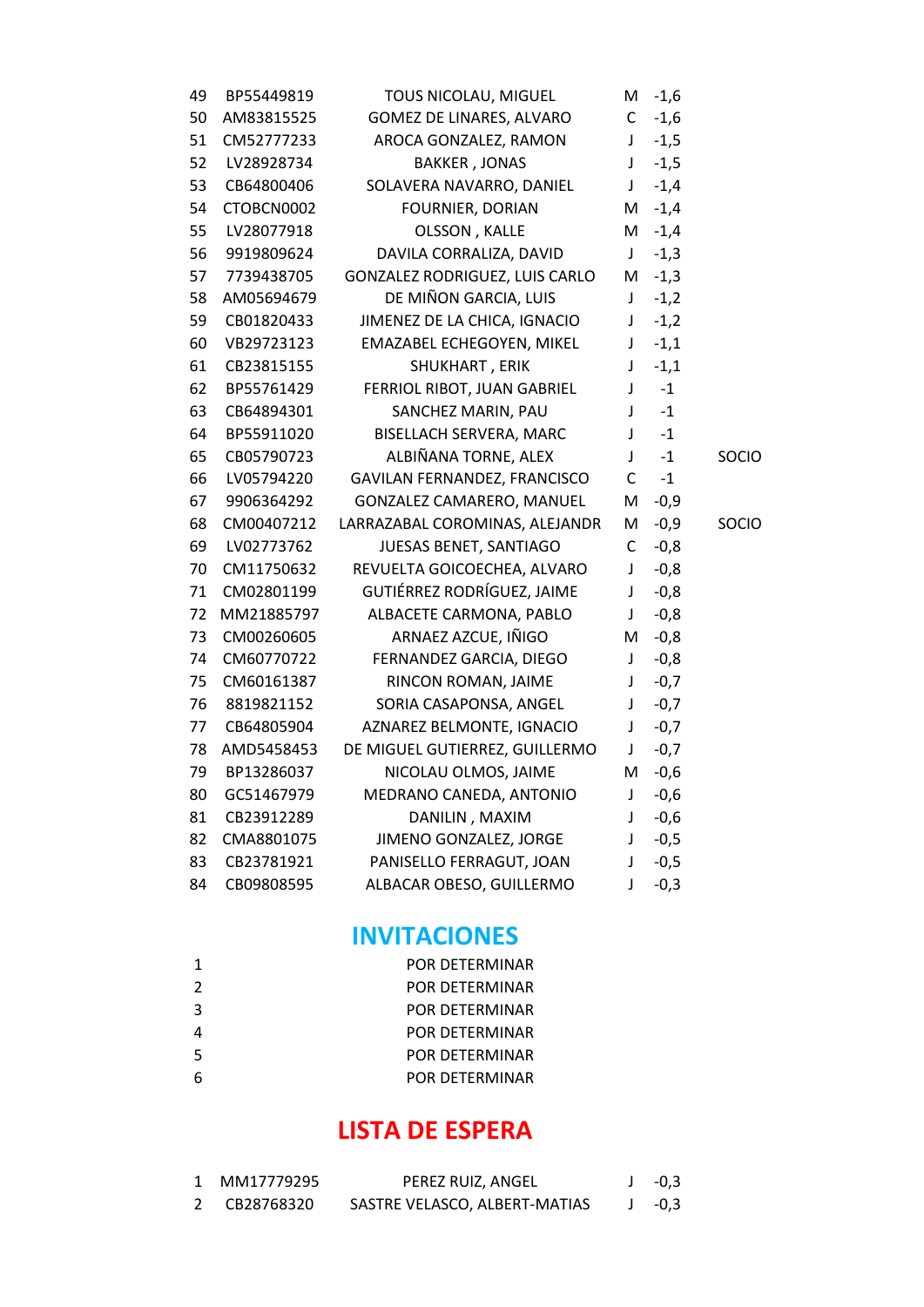| 3  | CB23770060 | MESTRE CARCELLER, VICENTE         | J            | $-0,3$         | SOCIO        |
|----|------------|-----------------------------------|--------------|----------------|--------------|
| 4  | BP13775947 | ALBERT PONS, LUCAS                | J            | $-0,2$         |              |
| 5  | CB01118494 | <b>BELLA GARCIA, MARC</b>         | Μ            | $-0,2$         |              |
| 6  | CM01803318 | DE LA PEÑA VAZQUEZ, JUAN          | C            | $-0,1$         |              |
| 7  | AM62759481 | BERENGUEL CASAS, JOSE MANUEL      | J            | $-0,1$         |              |
| 8  | VB14450936 | BEGUIRISTAIN ELUSTONDO, TOMAS     | J            | $-0,1$         |              |
| 9  | CB64800152 | DOMENECH GOMEZ, EDUARD            | J            | 0,0            |              |
| 10 | LV99756462 | PAÑOS MOYA, HUGO                  | J            | 0,0            |              |
| 11 | CM05622030 | DEL CAMPO MARTINEZ-AVIAL, FERN    | M            | 0,1            |              |
| 12 | VB16723078 | ROMAN GANUZA, ENETZ               | $\mathsf J$  | 0,1            |              |
| 13 | CB05046580 | RUIZ DE ALDA DE LA ROSA, JULIO    | M            | 0,1            | <b>SOCIO</b> |
| 14 | LV06791947 | DE LA CONCEPCION QUILEZ, JORGE    | J            | 0,2            |              |
| 15 | LV53791362 | IZQUIERDO GILABERT, RAMON         | С            | 0,2            |              |
| 16 | CB44788601 | DALMAU GALLARDO, JUAN             | J            | 0,3            | SOCIO        |
| 17 | 0219401832 | FERNANDEZ MORTERA, CARLOS         | J            | 0,3            |              |
| 18 | VB14730684 | ELUSTONDO ANGUERA, PABLO          | M            | 0,3            |              |
| 19 | CM18928849 | LAULHE, IGNACIO                   | $\mathsf{I}$ | 0,3            |              |
| 20 | 9918809309 | LOPEZ MARTIN, PABLO               | J            | 0,4            |              |
| 21 | CB05818265 | CASADEMONT VINYOLES, ERIC         | С            | 0,4            | SOCIO        |
| 22 | CB44788600 | DALMAU GALLARDO, PABLO            | J            | 0,4            | SOCIO        |
| 23 | GC02747376 | AIZPURUA LOPEZ, JAVIER            | J            | 0,6            |              |
| 24 | CB08994198 | GARCIA CHACON, JOSE MARIA         | M            | 0,6            |              |
| 25 | BP16161778 | SOBRADO PRIETO, MIGUEL            | J            | 0,8            |              |
| 26 | CB65650874 | FERRER BRAO, JORDI                | M            | 0,8            |              |
| 27 | GC08435017 | <b>BRIANSO FERNANDEZ, MATIAS</b>  | J            | 0,9            |              |
| 28 | CB05762479 | CAMI HARTMANN, BRUNO              | J            | $\mathbf{1}$   | SOCIO        |
| 29 | CM51796295 | YOUNG CASANOVA, GEORGE            | C            | $\mathbf{1}$   |              |
| 30 | BP13366294 | DEL HOYO PACHECO, ATAULFO C.      | Μ            | 1,2            |              |
| 31 | CB65963104 | TYMINSKI, MAREK                   | M            | 1,3            |              |
| 32 | CB23795721 | <b>BARRIOS MILIOUKOV, NIKOLAY</b> | J            | 1,3            |              |
| 33 | AM58799500 | FERREIRA CARDONA, CARLOS          | J            | 1,5            |              |
| 34 | BP15166327 | TORRERO MORENO, SERGIO            | J            | 1,5            |              |
| 35 | 1128912038 | <b>GOMEZ ALVAREZ, OMAR</b>        | J            | 1,5            |              |
| 36 | MM21775019 | <b>GALINDO GARRE, JAVIER</b>      | J            | 1,6            |              |
| 37 | CB05790608 | FELIU CAMIN, NICOLAS              | J            | 1,6            | SOCIO        |
| 38 | CB08794458 | SILVA BALBOA, DARIO               | J            | 1,7            |              |
| 39 | CB01963048 | SAVOV, DIMITAR                    | M            | 1,7            |              |
| 40 | CMA8436085 | LOPEZ MORENO, JOAQUIN             | Μ            | 1,9            |              |
| 41 | VB36724550 | HERRERO LARRAÑAGA, XABIER         | C            | $\overline{2}$ |              |
| 42 | CMA8078477 | URRUTIA SIEKAVIZZA, JUAN ANDRE    | M            | $\overline{2}$ |              |
| 43 | 0106777541 | LAJUSTICIA RUIZ, CARLOS           | J            | 2,1            |              |
| 44 | VB03207058 | LARRAÑAGA EIZAGUIRRE, ANTON       | M            | 2,1            |              |
| 45 | LV57945509 | SPRUZS, STEFANS                   | J            | 2,1            |              |
| 46 | CM06769147 | <b>GIL LUCENA, ANTONIO</b>        | C            | 2,2            |              |
| 47 | CM11756842 | MARTINEZ REGAL, DANIEL            | C            | 2,2            |              |
| 48 | CB35640064 | BATLLE BUEDO, JAUME               | M            | 2,2            |              |
| 49 | CP01778037 | DE BETHENCOURT DUQUE, FRANCISC    | J            | 2,3            |              |
| 50 | LV81760606 | ABEL PUIG, HECTOR                 | Μ            | 2,3            |              |
| 51 | CP03898748 | RAKUSS ZAPATERO, DOMENIKS         | C            | 2,4            |              |
| 52 | CM05897839 | GARRIDO-LESTACHE LOPEZ, JAVIER    | J            | 2,4            |              |
|    |            |                                   |              |                |              |